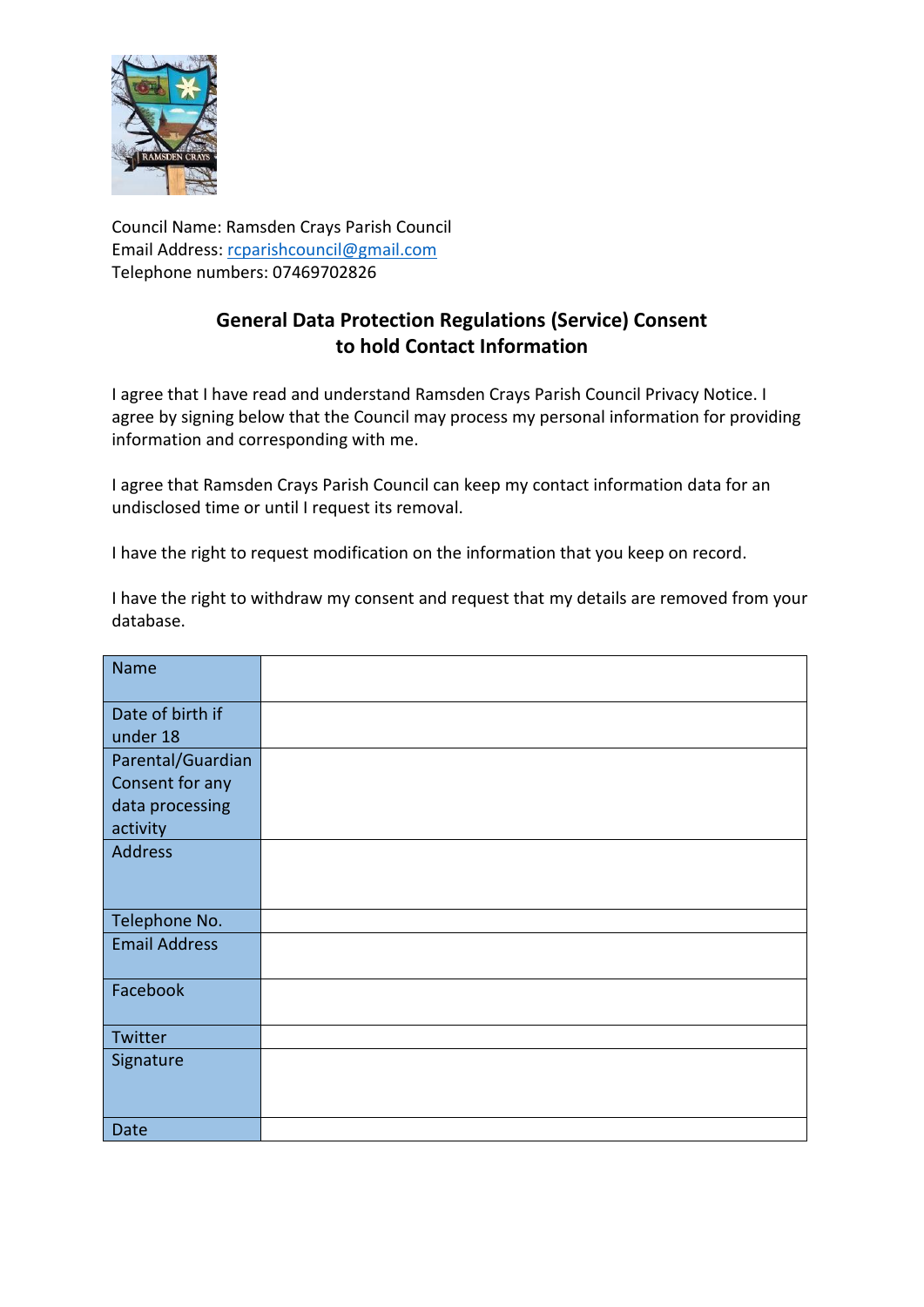

# **For office use only:**

# **Guidance Notes Data Sharing Checklist – systematic data sharing**

Scenario: You want to enter into an agreement to share personal data on an ongoing basis is this form relevant and the sharing justified? Read the below:

### **Key points to consider:**

What is the sharing meant to achieve?

Have you assessed the potential benefits and risks to individuals and/or society of sharing or not sharing?

- Is the sharing proportionate to the issue you are addressing?
- Could the objective be achieved without sharing personal data?

### **Do you have the power to share?**

Key points to consider:

- The type of organisation you work for.
- Any relevant functions or powers of your organisation.
- The nature of the information you have been asked to share (for example was it given in confidence?).
- Any legal obligation to share information (for example a statutory requirement or a court order).

### **If you decide to share**

It is good practice to have a data sharing agreement in place.

As well as considering the key points above, your data sharing agreement should cover the following issues:

- What information needs to be shared?
- The organisations that will be involved.
- What you need to tell people about the data sharing and how you will communicate that information.
- Measures to ensure adequate security is in place to protect the data.
- What arrangements need to be in place to provide individuals with access to their personal data if they request it?
- Agreed common retention periods for the data.
- Processes to ensure secure deletion takes place.

| Date     | Date consent      | Data          | Data        | Removal of | Date data   |
|----------|-------------------|---------------|-------------|------------|-------------|
| Data     | received and      | received as   | approved to | consent    | disposed of |
| received | approved for data | Phone, email, | be shared   | received   | and method  |
|          | to be held        | hard copy or  | with the    |            | of disposal |